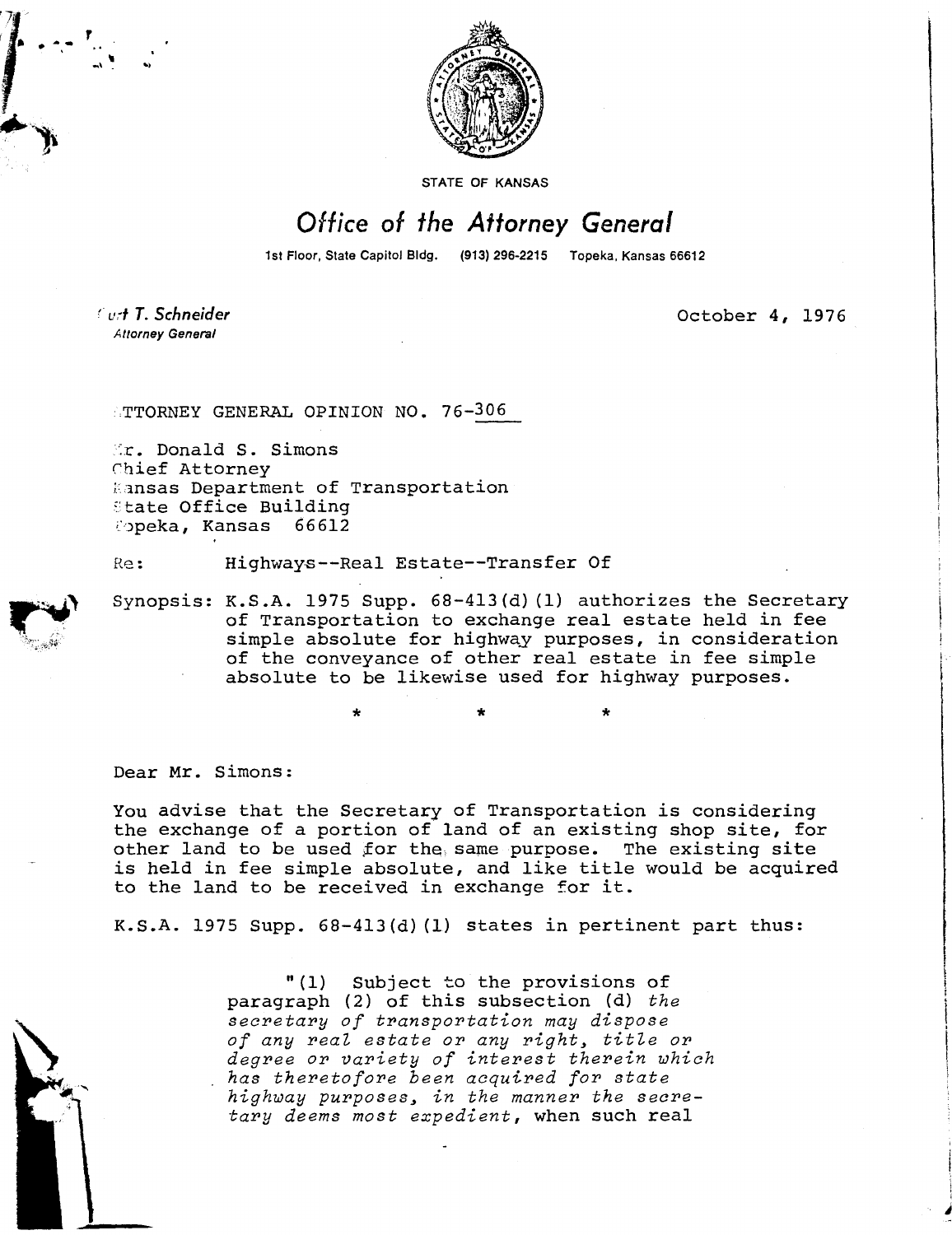Mr. Donald B. Simons Page Two October 4, 1976

> real estate or interest therein is no longer needed or used for state highway purposes. The secretary may exchange the right-of-way in which such secretary has an interest or title greater than an easement for new or other right-of-way." [Emphasis supplied.]

Paragraph (2) of the subsection prescribes the procedure to be followed whenever the Secretary determines that any real estate should be disposed of by sale.

The clear purport of the underscored language is to vest in the Secretary the broadest possible legal authority to dispose of any real estate or interest therein, acquire for highway purposes, "in the manner the secretary deems most expedient." If the Secretary determines that any real estate should be disposed of by sale, the procedure followed in the remainder of the section must be followed. Clearly, however, the Secretary may determine it to be expedient to dispose of certain real estate by means other than sale. In this instance, it is proposed to convey certain property in consideration of the conveyance of other property, located on the same area, to the Secretary to be used for shop site purposes.

It may be argued, perhaps, that because of the specific provision for exchange of right-of-way, exchange is not a permitted mode of disposal of other real estate which is available at the option of the Secretary. The argument is based, presumptively, on the rule expressio unius est exclusio alterius, that by granting precise authority to exchange right-of-way, this mode of disposal is impliedly excluded as applied to other real estate or interests therein. The rule is merely one for the determination of legislative intent. In Johnson v. General Motors Corp., 199 Kan. 720, 433 P.2d 585 (1967), the court stated thus:

> "Generally, this maxim may be used in the interpretation and construction of statutes when the intention of the lawmaking body is not otherwise clear . . . . However, it is merely an auxiliary rule of statutory construction which is not conclusive; it should be applied only as a means of discovering legislative intent not otherwise manifest, and should never be permitted to defeat the plainly indicated purpose of the legislature." 199 Kan. at 722.